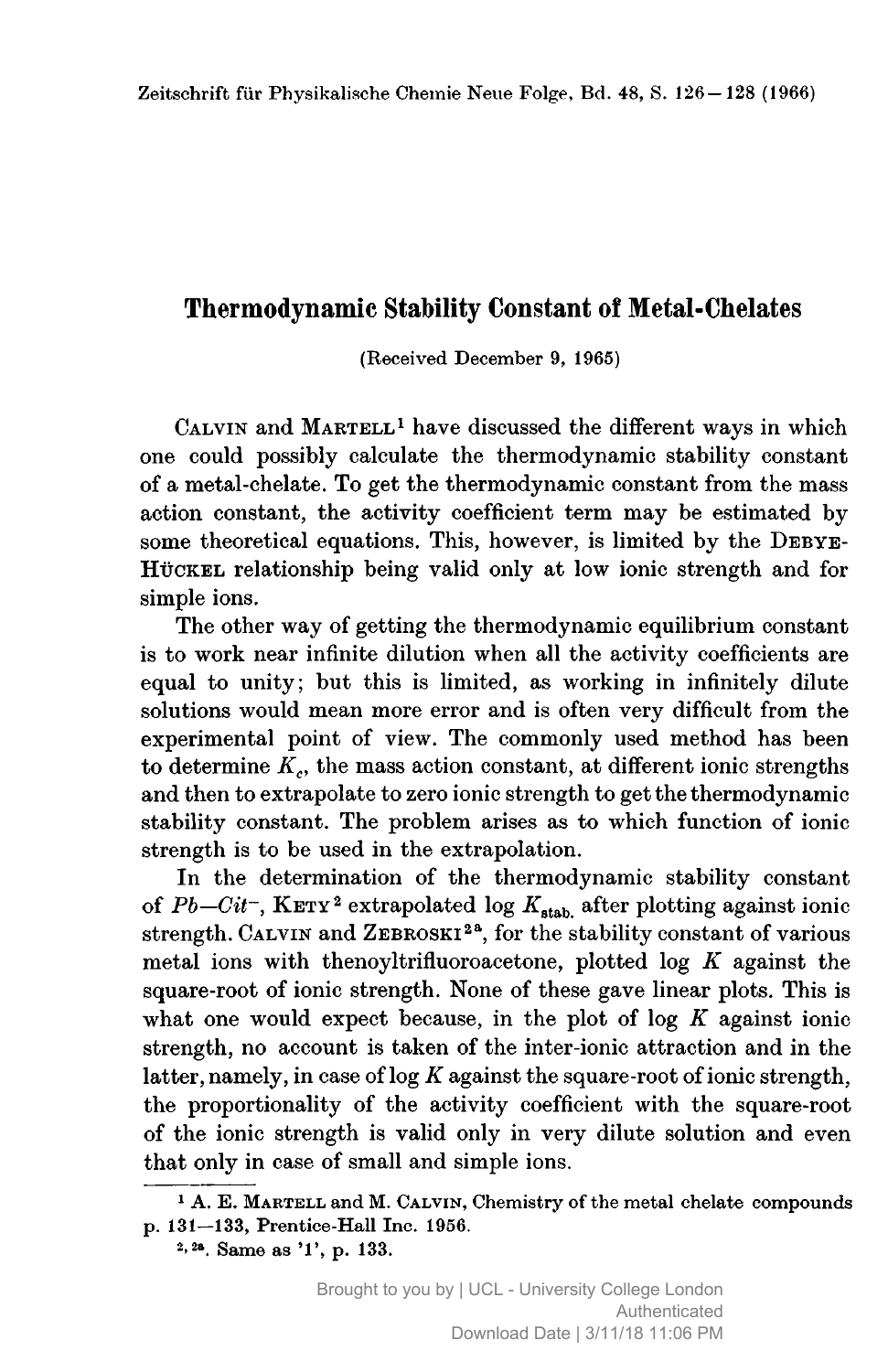## Kurze Mitteilungen 127

## Table <sup>1</sup>

Thermodynamic stability constant ( $log K_{stab}$ ) by different types of extrapolation

|                                            |     | $\mathbf{I}$ | $\mathbf{I}$ | III  | IV   | $V**$ |
|--------------------------------------------|-----|--------------|--------------|------|------|-------|
| $Al$ -sulphosalicylate <sup>3</sup>        |     |              |              |      |      |       |
| at $pH$                                    | 2.4 | 3.35         | 3.73         | 3.60 | 3.82 | 3.64  |
|                                            | 3.0 | 4.07         | 4.37         | 4.28 | 4.52 | 4.29  |
|                                            | 4.0 | 5.07         | 5.55         | 5.32 | 5.46 | 5.33  |
| Al-salicylate <sup>4</sup>                 |     |              |              |      |      |       |
| at $pH$                                    | 3.0 | 3.04         | 3.34         | 3.16 | 3.38 | 3.26  |
|                                            | 4.5 | 4.62         | 4.84         | 4.78 | 4.90 | 4.82  |
| $Ga$ -sulphosalicylate <sup>5</sup>        |     |              |              |      |      |       |
| at $pH$                                    | 3.0 | 4.83         | 5.35         | 5.16 | 5.30 | 5.18  |
|                                            | 3.5 | 5.57         | 6.23         | 5.76 | 6.01 | 5.90  |
| $Ga$ -salicylate <sup>6</sup>              |     |              |              |      |      |       |
| at $pH$                                    | 3.0 | 3.91         | 4.08         | 4.15 | 4.32 | 4.19  |
|                                            | 3.5 | 4.70         | 5.09         | 4.68 | 4.99 | 4.94  |
| Be-sulphosalicylate?                       |     |              |              |      |      |       |
| at $pH$                                    | 4.0 | 4.07         | 4.16         | 4.21 | 4.20 | 4.14  |
|                                            | 4.5 | 4.60         | 4.66         | 4.74 | 4.69 | 4.60  |
| Be-salicylate?                             |     |              |              |      |      |       |
| at $pH$                                    | 4.0 | 3.72         | 3.78         | 3.79 | 3.92 | 3.83  |
|                                            | 4.5 | 4.13         | 4.19         | 4.12 | 4.34 | 4.21  |
| $Cu$ -salicylate <sup>8</sup>              |     |              |              |      |      |       |
| at $pH$                                    | 4.0 | 1.97         | 2.00         | 2.03 | 2.23 | 2.11  |
|                                            | 4.5 | 2.35         | 2.39         | 2.41 | 2.59 | 2.47  |
| $Cu$ -sulphosalicylate <sup>9</sup>        |     |              |              |      |      |       |
| at $pH = 4.5$                              |     | 2.71         | 2.69         | 2.75 | 2.85 | 2.84  |
| $Fe$ (III)-p aminosalicylate <sup>10</sup> |     |              |              |      |      |       |
| at $pH$ 2.5                                |     | 4.57         | 4.67         | 4.70 | 4.84 | 4.70  |

\*\* The significance of I, II, III, IV, and <sup>V</sup> is given in the text.

<sup>3</sup> R. K. Nanda and S. Aditya, J. Indian chem. Soc. <sup>34</sup> (1957) 577; <sup>40</sup> (1963) 660.

<sup>4</sup> R. K. Nanda, Ph. D. Thesis, Utkal University, 1961.

<sup>s</sup> R. K. Nanda and S. Aditya, J. Indian Chem. Soc. <sup>40</sup> (1963) 755.

<sup>6</sup> R, C. Das, R.K. Nanda and S. Aditya, J.Indian Chem. Soc. <sup>40</sup> (1963) 739.

<sup>7</sup> R. C. Das and S. Aditya, J. Indian Chem. Soc. <sup>38</sup> (1961) 19; <sup>41</sup> (1964) 765.

<sup>8</sup> R. C. Das and S. Aditya, J. Indian Chem. Soc. <sup>42</sup> (1965) 15.

<sup>9</sup> R. C. Das, R. K. Nanda, and S. Aditya, J.Indian Chem. Soc. <sup>42</sup> (1965) 307.

<sup>10</sup> R. C. Das and S. Aditya, J. Indian Chem. Soc. <sup>37</sup> (1960) 557.